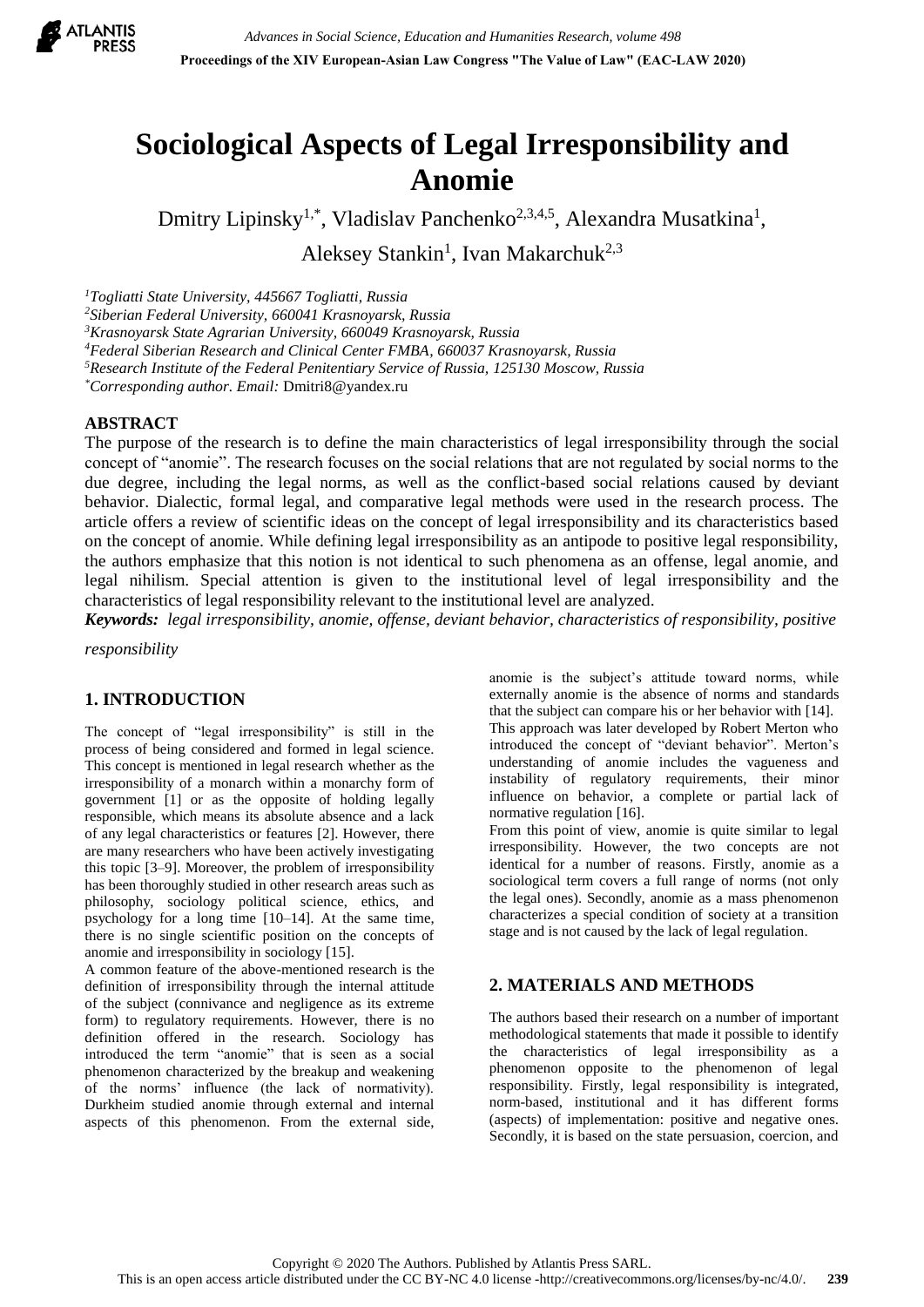encouragement, whereas legal behavior serves as the reason for its implementation. Thirdly, it has the following characteristics: formal definiteness, clarity, and specification, as well as its generally binding nature.

The consequences of the implementation of responsibility are encouragement, approval, or punishment. The dialectic method of scientific cognition was used in the research to analyze the subject in an integrated way, in its development, unity, and contradictions. The methodology of paired legal categories was applied as the characteristics of legal irresponsibility are defined as the opposite of the characteristics of positive legal responsibility. Legal structures were analyzed based on the formal legal method of research.

## **3. RESULTS**

By now, a completely new generation of Russians has already emerged and may still be forming. That generation can be characterized by relaxed moral norms, legal irresponsibility, intolerance, aggressiveness, all-or-nothing mentality, ignorance, pragmatism, egocentrism, disrespect for the older generations, and a tendency to act in a radical way. Whether we like it or not, under current social conditions in Russia, the youths may be a potential breeding ground of extremism and terrorism, and not necessarily of morality and integrity as we would like to.

There are many reasons for legal irresponsibility and anomie.

1. Legal nihilism and legalism of the authorities themselves. Today, possessing power in the country guarantees a comfortable life and often results in a very high level of legal irresponsibility among public officials and civil servants. On the one hand, officials frequently break laws, however, the punishment for their violations or crimes turns out to be negligible and, as a rule, does not entail any serious consequences, such as life sentence, etc.

On the other hand, the authorities almost always think that the key to solving any social issue is simply a missing legal rule (or institution/organization), the lack of which prevents the entire system from functioning correctly. Thus, they merely focus on updating the existing rules and regulations. The decision-makers seem to be unaware that the problem is not about the norms per se. Rather, the main issue lies in the actual implementation of those norms, since it is legal awareness and mentality, not words, that determine behavior. Therefore, in fact, the solution does not lie in establishing another public agency, which the authorities can always justify, and not in revamping existing regulations, which happened when the Russian authorities introduced a new Police Law that essentially changed nothing but the titles. The only solution may be to fundamentally change social relations between conflicting parties and/or create the conditions and procedures that ensure strict compliance with the law. And legal regulations, except in a few rare situations, should not be viewed as an actual way of changing reality, but rather a form of consolidating dynamic relationships as well as

reflecting the needs of society for security and development.

However, adults often instill such unnecessary legalism into the minds of children. Such parents believe that children must obey them not because what they say is reasonable, correct, and can be clearly explained, but because parents see their own instructions as a "source of law" (e.g., "And stop arguing! You will do as I say!"). Formal obedience is perceived as normal and desirable. In this case, during adolescence, as young people become mature, acquire self-awareness, and aspire to control their rights and responsibilities, they typically stop obeying their parents, much to the parents' disappointment, and start pursuing their own goals. At this period, parental influence typically becomes weak or non-existent. This happens in families with several children as well, since children are always different, even twins. When parents are not flexible enough, they may easily overlook the crucial differences between the personalities of their children.

Another negative example is the creation of public agencies and institutions that adolescents can work in. Through such institutions, older generations can transfer their legalism and formalism to the young. The most common illustration of that process is the modern youth parliaments.

In essence, these public institutions for the young may not be bad. However, most of them are created artificially and tend to be highly manipulated. Their activities seem to be not really useful, perhaps even harmful, for immature and malleable young people as well as quite far from actual politics and the practical implementation of policies. Participating in youth parliament elections and taking important positions in them becomes the most interesting and exciting part, if not the ultimate goal, to young people, which includes various political games, presentations of the programs, and forming coalitions and alliances. The rest of the political process seems unnecessary, superfluous, and boring to young people.

Such political games have nothing to do with the creation of a mindset that values political and legal responsibility. At the same time, they can be very dangerous in that they may promote a cynical attitude toward the voters and create a superficial perception of politics, as well as forming the habit of manipulating public consciousness. That is aggravated by the fact that young people lack experience and a clear understanding of how to manage society effectively.

2. The second reason for the low level of compliance with legal regulations among the public is a lack of sufficient knowledge in social sciences in the post-soviet society. Nowadays, school leavers are hardly aware of how political system in Russia (including the president, legislative and executive branches) actually works in practice, as opposed to how it is supposed to function in theory. A brief description in the textbook is not enough, besides, students lack personal experience. That creates unreasonable beliefs and the unwillingness to act in a responsible way. Meanwhile, many countries with strong democracies established some effective mechanisms that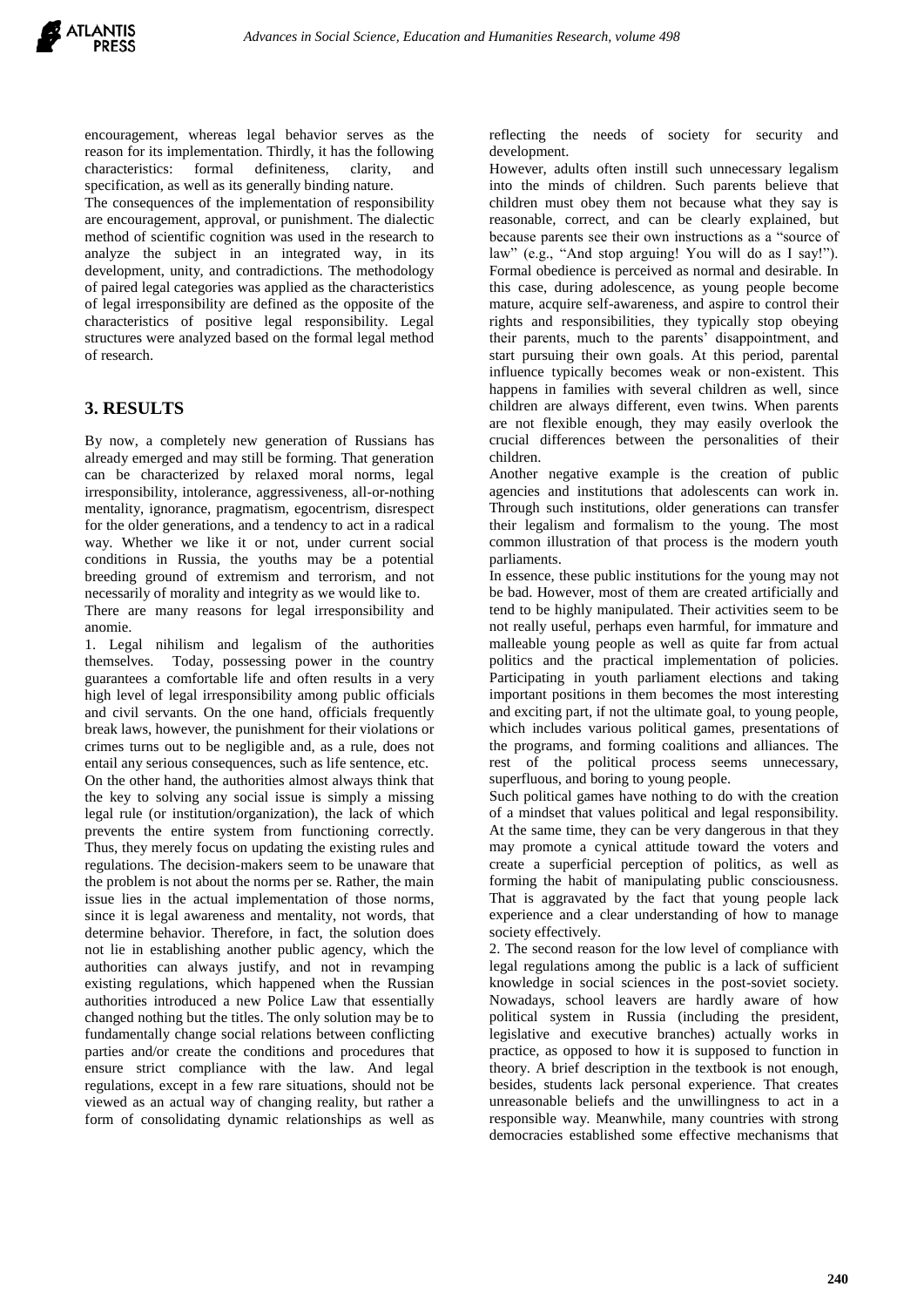allow young people to gain valuable practical experience on their way to adulthood. For example, in Germany, it is quite difficult to find a successful public official or civil servant who did not have any prior experience in a charitable organization or a non-profit institution. By today's standards, it is a mandatory part of a portfolio or CV (resume) in developed countries.

In Russia, however, senior officials are unable to realize the importance of this issue. For example, when the President of Russia talks about modernization, he never covers social or cultural aspects, focusing only on projects in science and technology. Thus, without any clear topdown strategy in this area, it is up to the representatives of the social sphere to look for solutions and justify the relevance of social and cultural modernization. In addition, we should not forget that without sufficient knowledge in social sciences and maturity of society, technology may become a dangerous tool, just like the atomic energy, which can be used either as a source of electricity or as a lethal weapon.

3. Finally, the third reason, which naturally stems from the second one, is the fact that in Russia, modern social and educational technologies and methods are still not widespread. They may facilitate the learning process and contribute to the formation of a creative mentality and critical thinking, which does not rely on dogmas enshrined in the paragraphs of the textbook.

Let us look at the legal science research to identify characteristics that distinguish legal irresponsibility from similar categories.

For instance, Bondarev A.S. believes that irresponsibility of the legal subject is expressed externally in unlawful conduct, namely offenses. Therefore, it is a kind of an antipode to legal responsibility. The internal aspect of legal irresponsibility of subjects is expressed "… in a lack of awareness or insufficient awareness of legal requirements set by mandatory and prohibitory norms of law, negligence to them and even in a direct negative legal attitude and the determined direction of one's behavior in an unlawful way [3]. According to the researcher's opinion, irresponsibility is a legal anti-culture that has two aspects: first, its external aspect represented by the unlawful conduct of subjects; secondly, the internal aspect that involves legal prejudices, the subject's unformed legal knowledge that serves as a motive for him or her to carry out unlawful activities [4].

M.M. Brinchuk defines irresponsibility as a legal category that is, on one hand, the reverse side of legal responsibility and, on the other hand, it represents nonfulfillment of obligations and comes down to latent offenses [2]. V.N. Borkov considers the phenomenon of legal irresponsibility as applied to the liberalization of responsibility for economic offenses and the escape from the responsibility of corrupt officials [8]. S.B. Polyakov associates the concept of legal irresponsibility with a lack of sanctions and a mechanism for their implementation [9]. N.A. Bobrova considers the concept of "positive responsibility of the top state authorities" [6].

If we go back to the etymological sources of the "irresponsibility" concept, the only word we can find in

dictionaries, e.g. in the Ushakov dictionary, is "irresponsible" that means the one that "does not bear responsibility; is not restrained by the awareness of one's guilt". It is certainly impossible to design a definition of a legal term based on one etymological meaning, however, it should be taken into consideration. Moreover, the generic term "irresponsibility" (developed in philosophy and sociology) should also be considered [17]. Thus, a common characteristic inherent in this category, including legal irresponsibility, is the lack of legal responsibility. The analysis of this characteristic (the lack of responsibility) should be started not with the escape from responsibility or the implementation of sanctions but with the existence of normativity. By nature, legal responsibility is normative and is expressed through the existing system of legal norms. Therefore, the first sign of legal irresponsibility is the lack of legal norms that regulate legal responsibility. It is worth mentioning that this feature makes the term "legal irresponsibility" closer to the concept of "legal anomie". The latter has already been used in legal sciences (criminology, criminal law) to explain legal nihilism in the marginal behavior of the subject from the internal (psychological) point of view. In classical understanding, "anomie" is the lack or violation of the rules of behavior and their internal rejection by the majority of society (process).

As Russian law belongs to the Romano-Germanic legal system, Russian legal science tends to have clear, formalized structures. Therefore, such vagueness in definitions of legal phenomena is unacceptable. Therefore, for this research, it is worth dividing all characteristics of legal irresponsibility into three groups: 1) institutional ones conditioned by the nature of the legal institution; 2) law implementation characteristics associated with individual and collective legal awareness; 3) those conditioned by offense or abuse of right.

Institutional characteristics include those that are united within the framework of normativity, which is considered not only as the existence or absence of the system of norms but also as the social development law, which is understood as the need for the normative regulation of social relations. The institutional characteristics include the lack of norms for the regulation of the acts that represent social danger; the existence of norms along with the lack of a mechanism for their implementation (manifestation); redundancy of normativity that is expressed in over-regulation of the legal process that excludes actual bringing to responsibility; the discrepancy between the imposed sanctions and the degree of social danger of the act; the existence of legally enshrined opportunities to escape legal responsibility as well as the fixation of the values alien to the Russian mentality, and therefore doomed to rejection by society, in the legal norms.

The presence of law implementation characteristics of legal irresponsibility allowed us to distinguish them from the institutional characteristics. The analysis of the forms of law implementation in the legal responsibility context shows that violating prohibitions, not meeting obligations or abuse of law, on one hand, is the demonstration of the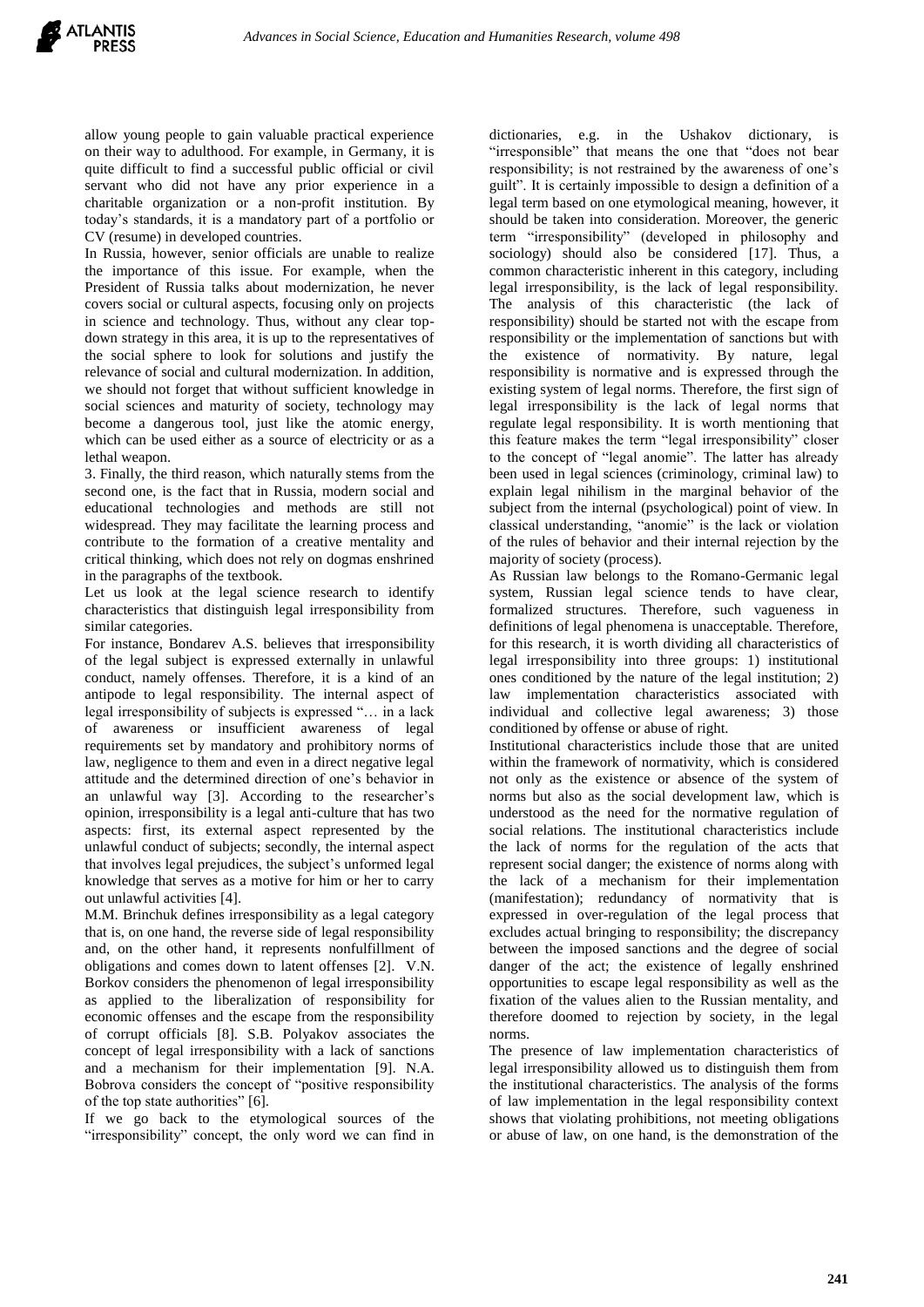subject's irresponsible psychological attitude to orders and directions (internal aspect) and, on the other hand, a conflict with the existing system of values (external factors). There is (must be) legal responsibility for violating prohibitions, not meeting obligations and abuse of law but only in case of efficient law implementation. The lack of the latter can result in actual legal irresponsibility that should be distinguished from formal legal responsibility.

There are different reasons for not bringing the subject to legal responsibility. Firstly, it can happen because of the crimes committed by an authorized subject (negligence, bribe, other abuse of powers by officials). Secondly, the criminal's high status implies a high level of professionalism or, on the contrary, law enforcement officials have a low professional level. These factors can considerably complicate the detection of a crime and the exposure of a guilty person. Moreover, it can result in an actual escape of the subject from legal responsibility. The consequences of the officials' corrupt activity include whether an escape of the guilty from legal responsibility or imposing the punishment inadequate to the committed offense and the offender's personality.

An offense is considered to be one of the forms of legal irresponsibility in research papers covering the topic [7]. This looks quite controversial because, according to most authors, punishability is one of the main characteristics of an offence or, in other words, a formal existence (provision) of legal responsibility.

One can agree that from the general social point of view offense is an act of irresponsible behavior. However, when considering offense and legal irresponsibility as legal categories, it is worth mentioning the essential differences between them in legal characteristics. From a legal point of view, it is unacceptable to equate offense and irresponsibility. Offense breaks a normal social bond in which positive legal responsibility is implemented. If an offender undergoes punishment or voluntarily compensates for the damage caused by the offense, his or her actions cannot be considered irresponsible. One can talk about legal irresponsibility at the level of offense only in regard to a specific unlawful act. It is also worth reminding that guilt (the internal mental attitude of the subject to the act and its consequences) is one of the characteristics of offense. The subject's negative attitude to the values existing in society reveals itself here and is characterized by legal irresponsibility. These values are formalized in such legal norms as life, freedom, property, etc. Thus, guilt is one of the characteristics of legal responsibility that is expressed in legal awareness, and we imply an internal aspect (mental and legal) when talking about a legally irresponsible attitude.

### **4. CONCLUSION**

Legal irresponsibility at the institutional level is the lack of norms for regulation of the acts that represent social danger; the lack of norms for the regulation of the acts that represent social danger; the existence of norms along with

the lack of a mechanism for their implementation (manifestation); the redundancy of normativity that is expressed in over-regulation of the legal process that excludes actual bringing to responsibility; the discrepancy between the imposed sanctions and the degree of social danger of the act; the existence of legally enshrined opportunities to escape legal responsibility as well as the fixation of the values alien to the Russian mentality, and therefore doomed to rejection by society, in the legal norms.

Legal irresponsibility is not identical to such concepts as "offense", "legal nihilism", "legal anomie". There must be legal responsibility for violating prohibitions, not meeting obligations and abuse of law but only in case of efficient law implementation. The lack of the latter can result in actual legal irresponsibility that should be distinguished from formal legal responsibility.

#### **ACKNOWLEDGMENTS**

The article is written with the support of the Russian Foundation for Basic Research (RFBR), project No 19-011-00083 А "Legal Responsibility in the Mechanism of Ensuring National Security".

#### **REFERENCES**

[1] A.S. Alekseev, Irresponsibility of the monarch and government responsibility, Printing House I.D. Sytin, Moscow, 1907, p. 71.

[2] M.M. Brinchuk, Irresponsibility in contemporary environmental law, State and Law 11 (2010) 56-66.

[3] A.S. Bondarev, Legal responsibility and irresponsibility – the parties of legal culture and anticulture of subjects of law, Juridical Center Press, Saint Petersburg, 2008, 187 p.

[4] A.S. Bondarev, Juridical irresponsible - essencial side of role part of legal anti-culture, Perm University Herald. Legal sciences 6 (2009) 6-17.

[5] R.L. Hachaturov, About offence, responsibility and irresponsibility, Science Vector of Togliatti State University 4 (2009) 61-65.

[6] N.A. Bobrova, Legal nature of the positive constitutional responsibility, Law Enforcement Review 1 (2017) 62-70.

[7] A.V. Markin, Logics of legal responsibility, Nota Bene, Moscow, 2010, 217 p.

[8] V.N. Borkov, The right to irresponsibility, Herald of Omsk University. Series Law 1(26) (2011) 220-221.

[9] S.B. Polyakov, Anti-legislation as the result of the judicial power irresponsibility, Science Vector of Togliatti State University. Series: Legal Sciences 3 (2017) 34-37.